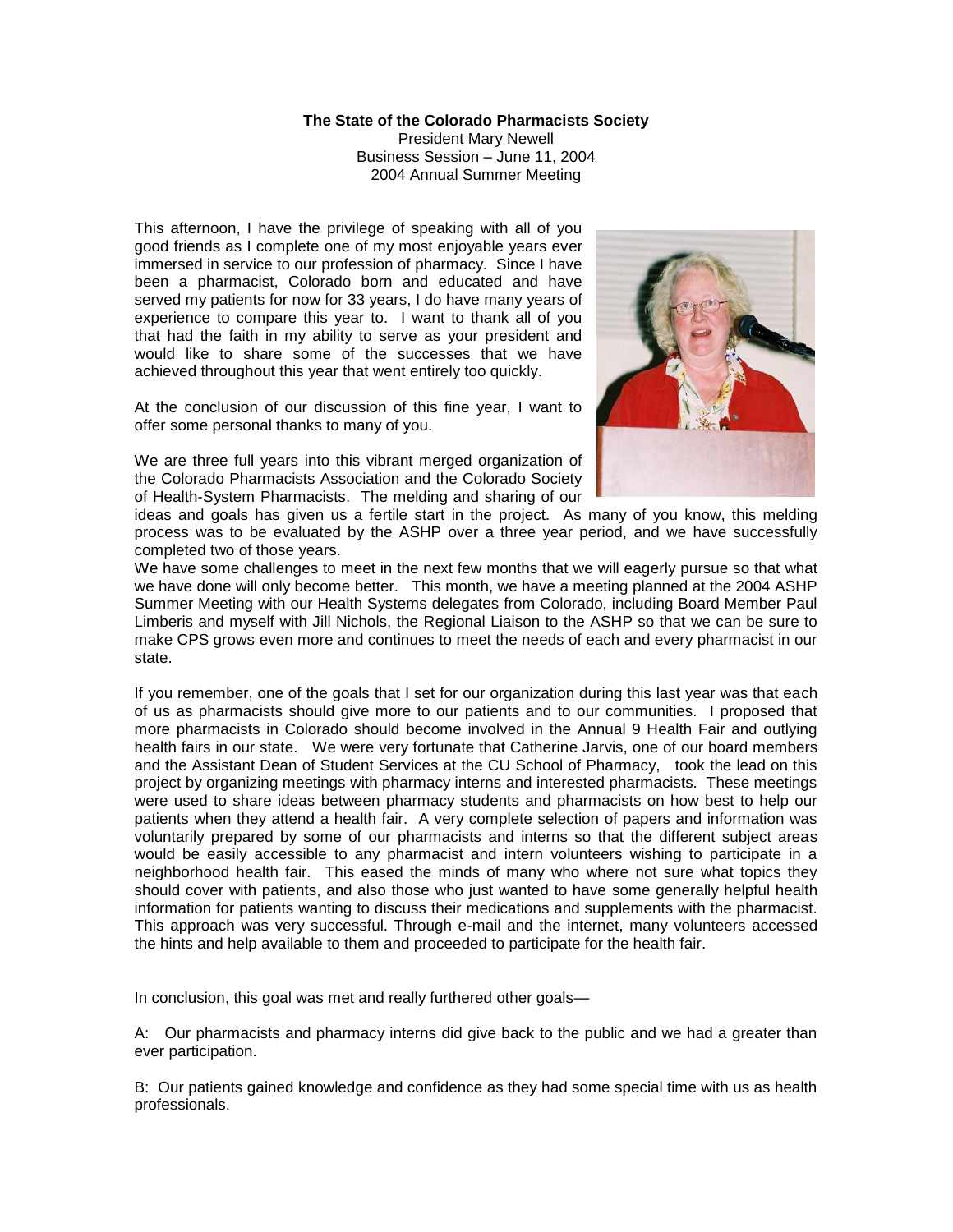C: This goal also completed our endeavor to partner with the CU School of Pharmacy so that we can be better mentors to the students and recent graduates. (In the past, the school had students that wanted to participate in the health fair and could not do so because they had to pair with a pharmacist. There were not enough of us volunteering.

 . . .. I hope for next year that everyone who volunteered for the 9 Health Fair will continue to do so in the future and to involve yet more sites with pharmacists and to bring more pharmacy interns into this great project of sharing knowledge with our patients.

D. In the area of membership, we hope to continually make gains in numbers of active members and to increase diversity of membership and representation. I feel that we have done a good job trying to bring our message to all pharmacists that CPS is truly recognized as the premier pharmacy organization in Colorado, and that through recruitment of pharmacists and pharmacy technicians throughout our state and among all practice settings, we have continued to be the voice of pharmacy in Colorado. These goals encompass our mission and vision as an organization.

E. Last, because I have always lived in Colorado, I thought that we could reach more remote areas during this year and offer Social times and Continuing Education in areas of our state that many of you hardly ever hear about—during this year we have broadened our ability to reach many more pharmacists through our education goals. We have sponsored meetings with CE in Pueblo, Colorado Springs, Park Meadows, Lone Tree, Greenwood Village, Denver, Ft. Collins, Grand Junction and the northeastern areas of Colorado, when we held a May Law CE in Yuma, Colorado. The success of these meetings will continue to reap benefits, because we have gotten some new members, with different perspectives and challenges that they offer from their areas of Colorado. We have been able to do a broader base of recruiting, which can only serve to strengthen our organization. We have showed that CPS can offer much to pharmacists that are already affiliated with other state organizations and that we can work very efficiently to help each other. For example, we were able to get a CE accredited for a Southern Chapter meeting this year. They also attended our CE and agreed that our two organizations do not need to compete. It was exciting for me to be able to attend nearly all of these CE meetings for the year and to be able to talk with pharmacists all over the state. It was also nice that we could offer a CE in Yuma, offering our meeting and dinner to pharmacists that never see each other in all those little towns of Holyoke (where Benita Rumold, one of our Board Members owns a store), Wray, where my brother owns Foltmer Drug , Yuma, where we were fortunate to have Alan from Shop All and Jim Vincent, a long time pharmacist and philanthropist in the pharmacist community. Jim was a former president of NCPA. Pharmacists from Brush, Sterling, Ft. Morgan, Akron, Burlington, and Julesburg were also invited and many came. Rich Doyle, a Board of Pharmacy member, who owns Walker Drug in Sterling, was present. At that meeting we had 22 pharmacists and technicians and everyone came that RSVP'd . We were unable to procure funding and a program from a pharmaceutical firm for that CE, but we did it anyway. The next time we offer this CE, we most likely will be able to get funding, because of such good attendance. The eastern Colorado pharmacists and technicians were so appreciative as were others in the outlying Front Range and Western Slope Communities. Also, in the area of program diversity, we have been able to give some sponsorship to the technician academy and they have had a few very successful CE's this year—one in northern Denver Area, one in Colorado Springs, and one on the western slope.

In this next year I think we will be busy recruiting members and volunteers to make pharmacy more visible in our state. Additionally we will need to work to make the merged organization successful from all sides—from the national organizations' perspectives and from the perspectives of each of us as pharmacists. Our goal should continue to be one of giving and caring. Remember how fortunate we all are and just those small things we can do easily for patients and other colleagues and friends can make our year and theirs a much happier one. As we help others, we strengthen ourselves and this Colorado Pharmacist Society.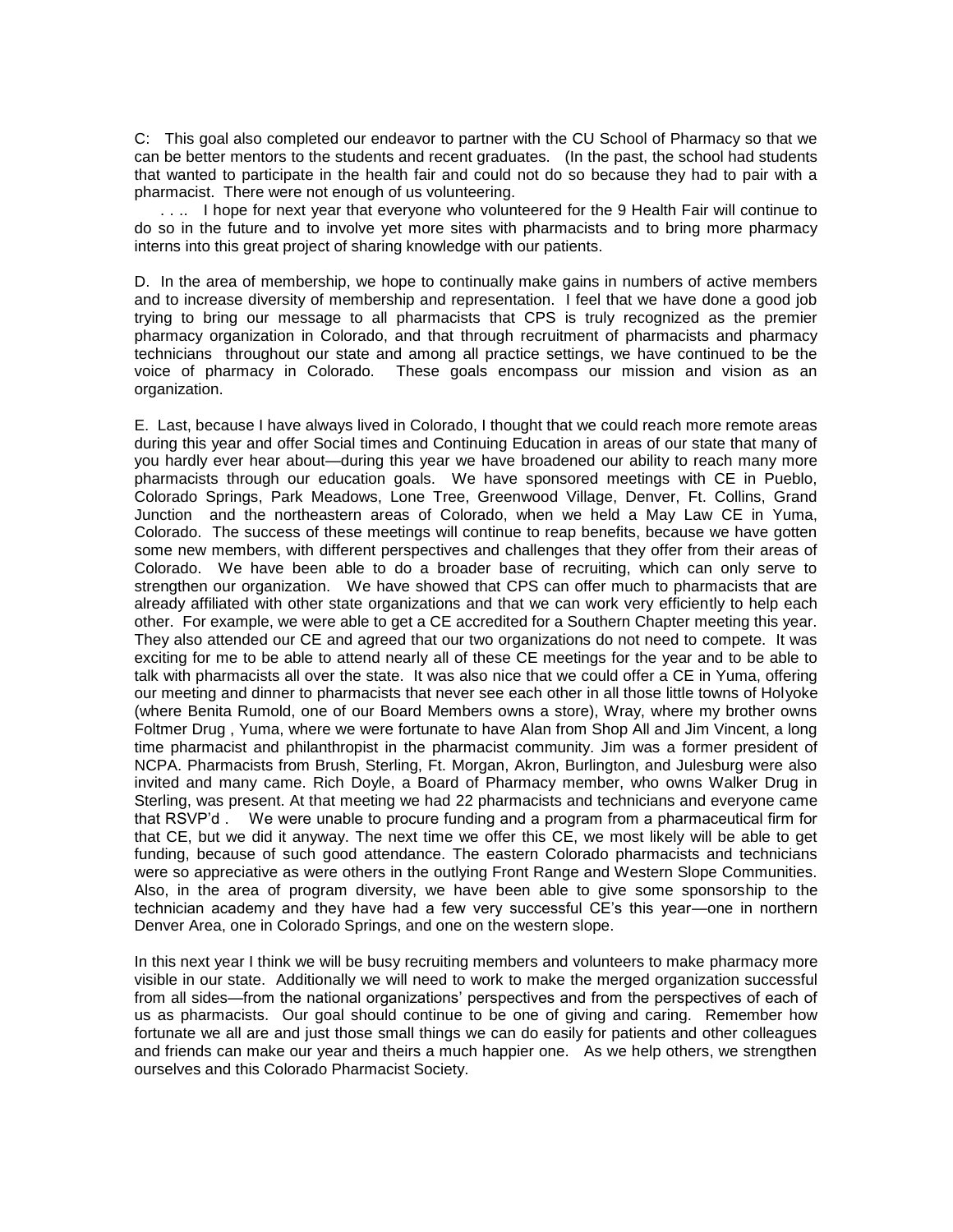Now, to thank all of you that have made this year a success. First, there is Randy Knutsen, who has served very well as my assistant, always willing to help when needed, and offering new perspectives to many of our issues. Randy also volunteers time in other pharmacy venues, such as his appointment to the Board of Pharmacy. His directorship at Walgreens takes a little of his time also I think. Thanks, Randy for your service to the CPS and to Pharmacy in our state.

I would like to thank Doug Fish for his many years of service both to the CSHP and to the CPS. Your presidency was very successful and you have given much to these organizations, even though you are so busy at the University and with your small family. Thanks, Dong

I want to thank Jan Anderson, for help as a board member. Jan has offered perspectives that we don't see in our areas of practice. Jan has to do lots of traveling but still manages to come to most of our board meetings and help out with all of our projects and decisions that must be made. Thanks, Jan

Susan Downard, you have been great. Because of your national involvement with APhA, you have been able to keep us in touch with some of the national issues that are important to pharmacy. You have spent much time with us, even when you had to drive so far. We would not be as strong without you. Your insight into managed care pharmacy has been very helpful. Thanks, Susan

Our School of Pharmacy liaison and very special board member, Catherine Jarvis, is much appreciated. Cathy, you have been willing to chair our committee on the 9 Health Fair and you did a stellar job. Additionally, you can give us good ideas on how to partner with the pharmacy school on projects and give us good perspective on pharmacy education. Thanks much.

The Academy of Consultant Pharmacists always provides us with a very helpful board member. You have been no exception to that Claire Forsyth. We appreciate your efforts as you have helped us to grow as an organization this year. Even when you have so much to do, you have given what you can to help us out.

Another important board member is Sandy Alleckson, our technician academy member. Sandy has been very good at organizing the academy and getting volunteers to help with the CE's and communications within the tech academy. Sandy had been very active in our meetings as a liaison between the pharmacists and the pharmacy technicians. Thanks Sandy.

Well, to the hospital side, let me say that Paul Limberis is a joy. He does so much with ASHP and keeps us totally in touch with what that arm of our membership needs to be doing and what their goals are. He attends many health systems meetings, always sure to keep us in the loop as he prepares reports for our board meetings. Thank you Paul for your support this year.

Tim Mead, I have been happy to have you on the board. In addition to your welcomed ideas and thoughts, you try to keep me straight. I know that you have dedicated much time to this work and many have been benefited from your good energies. When you leave this board, I will still be asking you to come to the fundraisers! You won't want to think you are getting off easy. (Tim helps lots of pharmacy organizations out.) Thanks Tim

Well, now I get to Val Gheller. Val is a good thinker you know. He offers perspective only after studying the options for some time. We are lucky to have Val as a board member because he gives much of his time to help pharmacy and to help others. He is a great community pharmacist. Thank you Val for your willingness to serve as a board member.

Ron Kennedy, you are great as a board member. You way to candidly and correctly frame an issue to open it for discussion is a good thing for our board. You are able to give us perspective on what consultant pharmacists need in their practice settings. Ron is always willing to help out with projects. We do appreciate your time and efforts Ron. Thanks.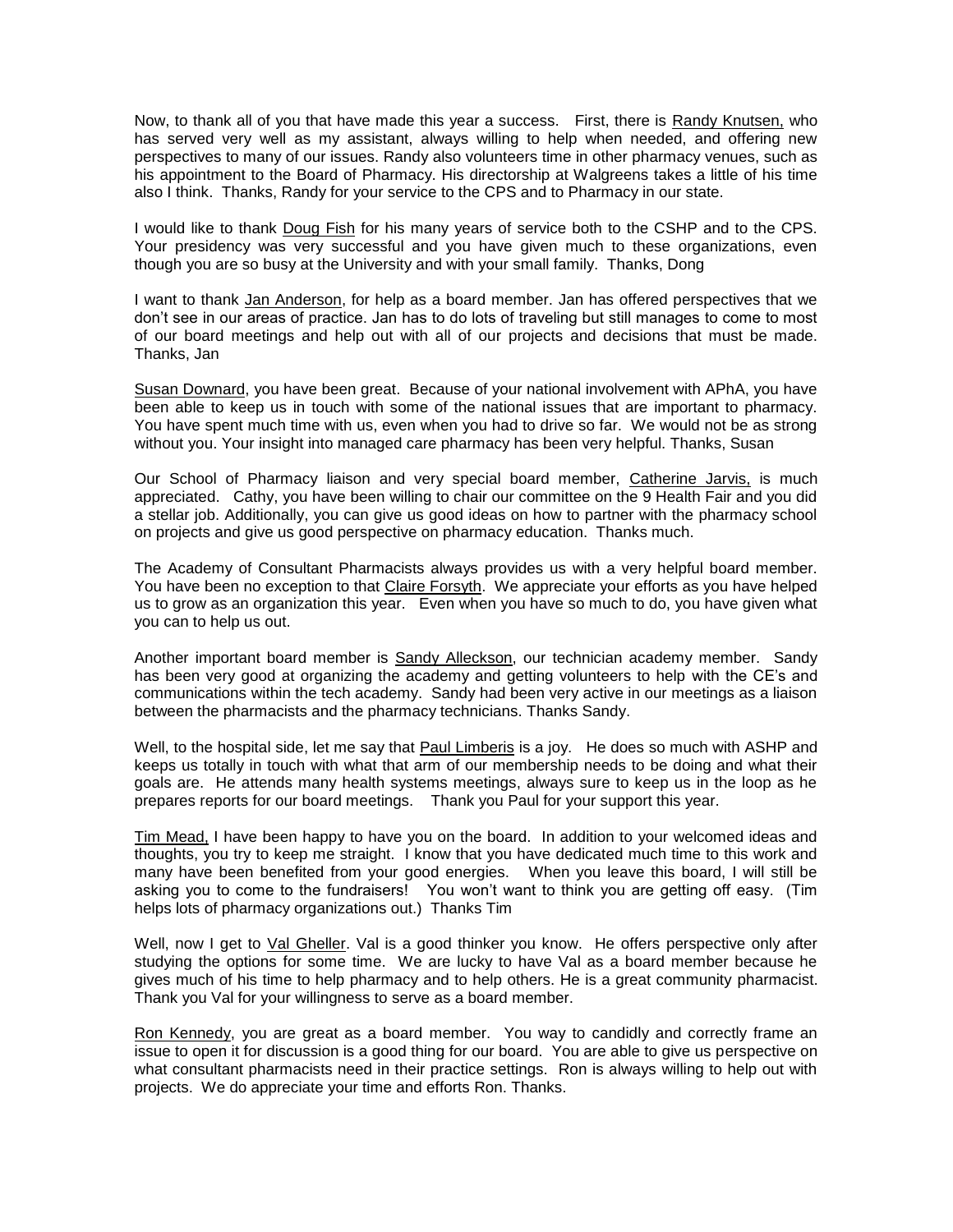To round out our geographic diversity and to lend thought to independent pharmacy, we have Benita Rumold. Benita is great. She drives from far away to come to our meetings. Holyoke is way out east by Nebraska and it is really small town. (even smaller than Wray, where I am from). Her car had to be re-trained to drive up here through all of the I-25 mess. Benita has good perspective on political issues and on reimbursement issues in pharmacy. She is always willing to voice her opinion after careful thought and help out with important pharmacy practice issues in our state. She has given much to our board and to the CPS. Thanks, Benita!

Well, managed care pharmacists always have new perspectives on pharmacy issues. We have been fortunate enough to have **Dennis Thode** in this board position. Dennis works hard to help us meet our goals. He has been a good recruiter for new members and is always willing to help out with things when needed. Your viewpoints are very important to us. Thanks, Dennis!

Well, here is a guy that gives a lot as well-Gerry Young. Gerry drives many miles, often many times a month, serving on our board of the CPS and on the State Board of Pharmacy. Gerry is our Independent Owner Board member and offers ideas and help to those of us that do not know how things work in smaller towns. Thanks Gerry for your years of dedication.

Now we get to Jim Stephens. Jim is just the best. When you have a question on budget—how you arrived at a total, or how you can tell we are doing well in CPS, or what we can afford when we have an important project that was not anticipated at the first of the budget year, He's the man! Thanks to you Jim, I know more about our finances than I did before. Jim also offers insight into Hospital Pharmacy Management as the director of Platte Valley Medical Center in Brighton. Jim also gets an award for many hours on the road to come to the meetings.

I believe this completes the list of our very qualified and dedicated board members. I want all of you to know that my presidency looks lots better because of all the expertise that surrounds me. Thanks to all of you and to your families for letting you give your time to the Colorado Pharmacists Society.

Millie Webb, you deserve a special thank-you. Millie is so special to all of us, because every convention we set up, Millie is right there to help us do the program and organization for that meeting. She keeps things on pace and gets them done. Millie through the years you are the one that deserves an award annually. Thanks Millie for all that you do. We do appreciate it. Millie is one of our technician members and has also served on our board.

Val and Daina Kalnins—what to say about the two of you. Partnering to direct this great Colorado Pharmacist Society requires so much. There is all of the office and organizational work to do, setting up and accrediting all of the CE meetings, helping us to plan the agendas for our meetings—conventions, and board meetings, and the liaison work you do with other pharmacy organizations in the state. Also, you must do communication and partnering with national organizations. All of us really want to thank you for the tireless efforts you put forth to help make this organization so successful. Certainly your guidance through this year has been very helpful. You know that sometimes my requests can be a challenge presented with little notice. The communications and support that you provide to CPS, professionally, politically, and socially, have been noticed and greatly appreciated. Thank you!

A very special couple is here today that I would like to recognize. For all the years that Jim and I have been pharmacists these two have been friends of ours for such a long time. They are a great support and have done so much for pharmacy in our state. Jim and I graduated back in 1971 from CU in Boulder and Jim worked as an intern for this pharmacist. We would like to recognize George and Annette Anderson as a very special couple. Thanks for all that you have done for pharmacy! Last, but not least, I would like to personally thank my family – especially Jim – for the continued support that he offers me as I continue to be so active in pharmacy here in Colorado. It takes much of my time. I would also like to thank King Soopers, especially the Pharmacy and Store at Orchard and Holly in Greenwood Village where I work full time as a pharmacist. Robert Weiss, my